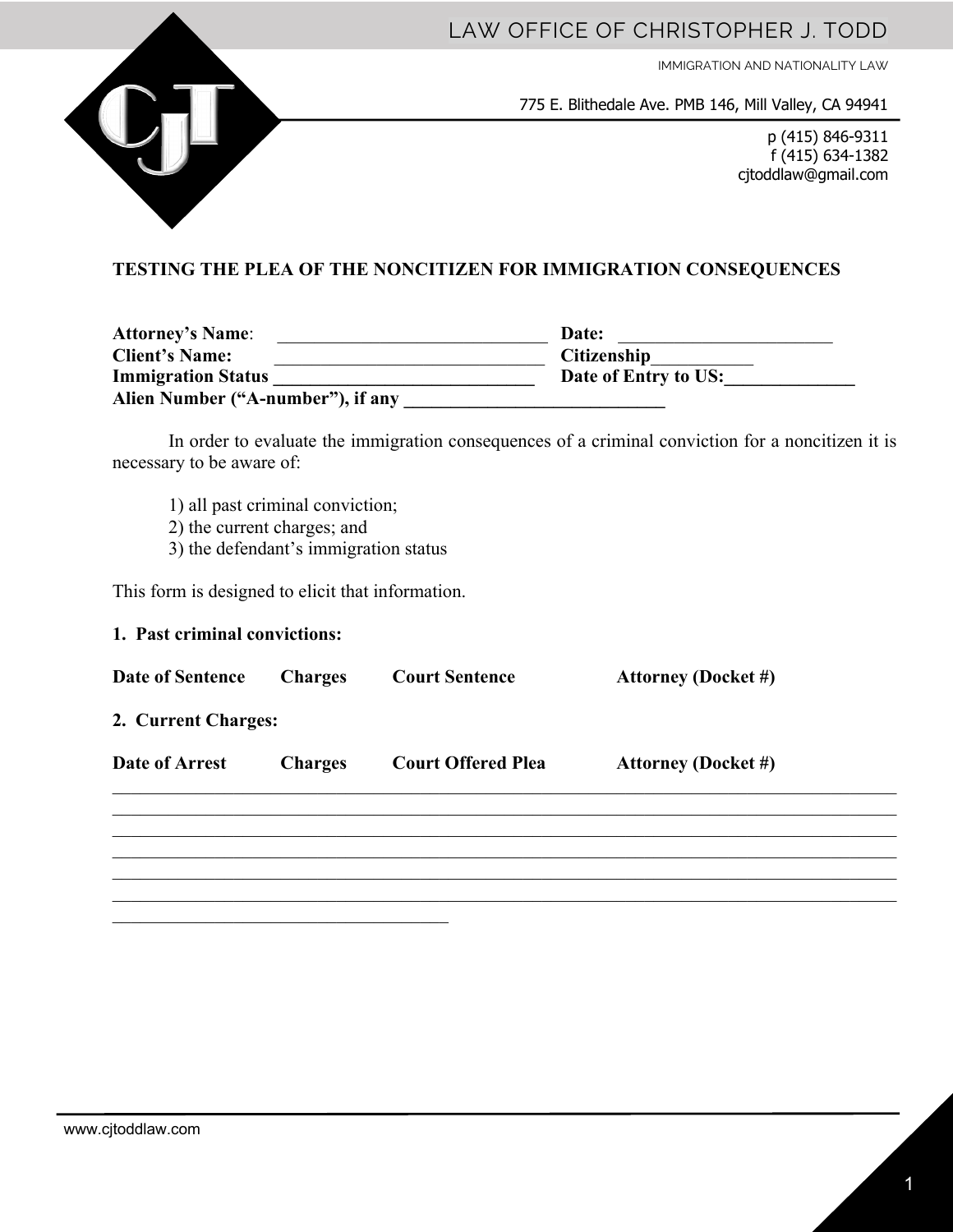## **3. Immigration Status/History:**

A. Explain to client information is confidential, we are not the immigration service, and that accurate information is necessary in order to properly advise the client. Press for accurate information. Advise they need not tell authorities immigration status or nationality.

| <b>B.</b> |  |  |  | Please provide any immigration status or nationality. |  |
|-----------|--|--|--|-------------------------------------------------------|--|
|           |  |  |  |                                                       |  |

- C. Are you naturalized United States citizen? Yes No If yes, when were you sworn in?
- D. Were you or your spouse's parent or grandparent born in the United States or granted citizenship? Yes No
- E. Were you a permanent resident under the age of 18 when a parent naturalized to U.S. citizenship? Yes No
- F. If detained, Is there an immigration hold? Yes No

G. Do you have an immigration lawyer? Yes No Name: \_\_\_\_\_\_\_\_\_\_\_\_\_\_\_\_\_\_\_\_\_\_\_\_\_\_\_\_\_

- H. When did you first **enter** the United States? What type of visa, if any? When was your most recent entry/what kind of visa?
- I. Have you left the United States for any periods of 6 months or longer since **entering**? Yes No
- J. What is your immigration status? Do you have papers?
	- Lawful permanent resident (green card)? When did you obtain it?
	- Undocumented person?
	- Non-immigrant visa holder? What type?
	- Temporary protected status/TPS?
	- Refugee or asylee (asylum)?
	- DACA?

| Κ. |                         | Did anyone ever file a visa or citizenship petition for you? Yes No |       |
|----|-------------------------|---------------------------------------------------------------------|-------|
|    | If so, name and number: |                                                                     | Date: |